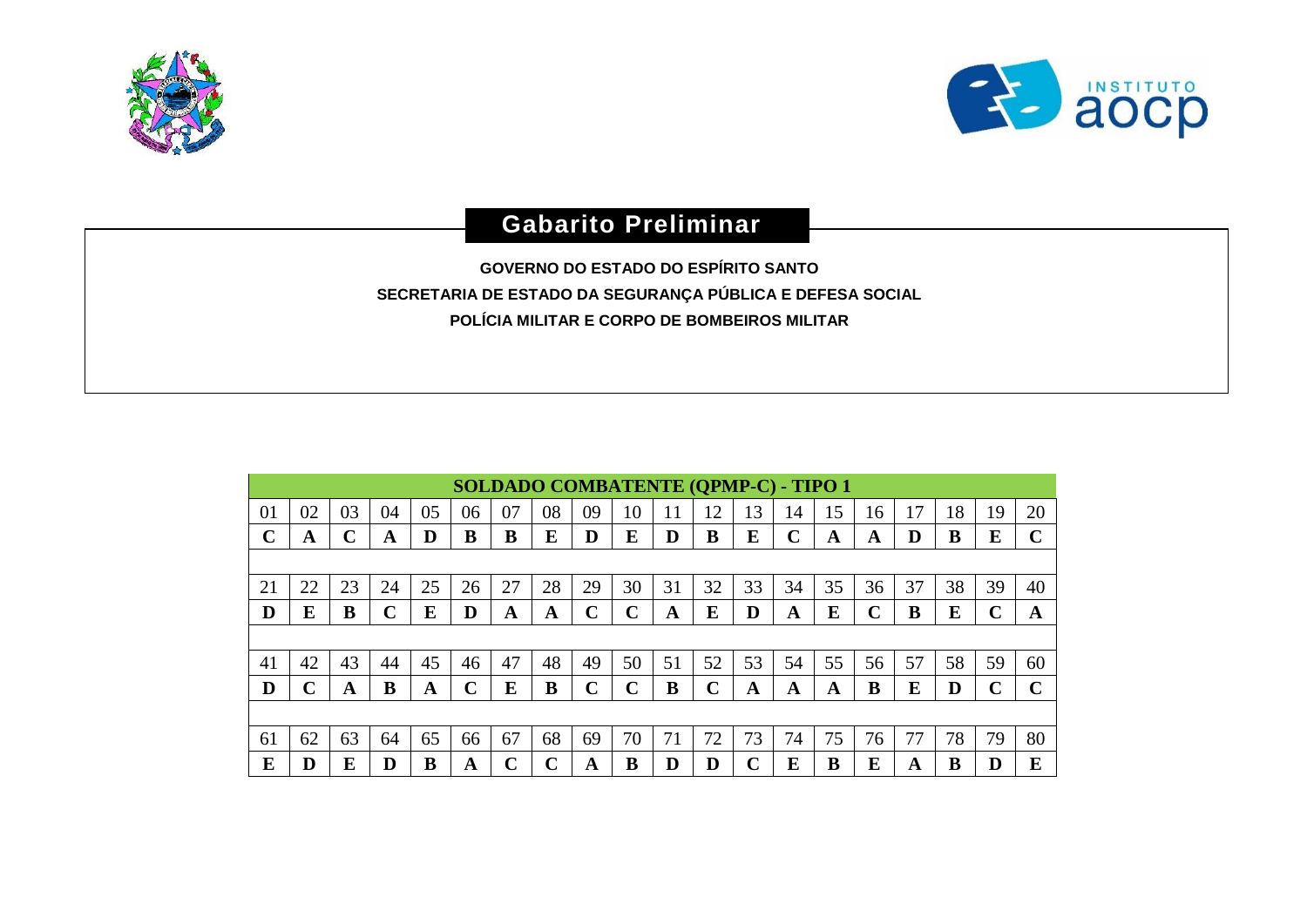|             | <b>SOLDADO COMBATENTE (QPMP-C) - TIPO 2</b> |    |    |    |                   |    |             |             |    |    |    |    |    |             |    |    |              |    |    |
|-------------|---------------------------------------------|----|----|----|-------------------|----|-------------|-------------|----|----|----|----|----|-------------|----|----|--------------|----|----|
| 01          | 02                                          | 03 | 04 | 05 | 06                | 07 | 08          | 09          | 10 | 11 | 12 | 13 | 14 | 15          | 16 | 17 | 18           | 19 | 20 |
| A           | С                                           | A  | D  | B  | B                 | E  | D           | E           | D  | B  | C  | C  | A  | A           | D  | B  | E            |    | E  |
|             |                                             |    |    |    |                   |    |             |             |    |    |    |    |    |             |    |    |              |    |    |
| 21          | 22                                          | 23 | 24 | 25 | 26                | 27 | 28          | 29          | 30 | 31 | 32 | 33 | 34 | 35          | 36 | 37 | 38           | 39 | 40 |
| E           | B                                           | C  | E  | D  | A                 | A  | $\mathbf C$ | $\mathbf C$ | A  | E  | D  | A  | E  | $\mathbf C$ | B  | E  | C            | A  | D  |
|             |                                             |    |    |    |                   |    |             |             |    |    |    |    |    |             |    |    |              |    |    |
| 41          | 42                                          | 43 | 44 | 45 | 46                | 47 | 48          | 49          | 50 | 51 | 52 | 53 | 54 | 55          | 56 | 57 | 58           | 59 | 60 |
| $\mathbf C$ | A                                           | B  | A  | ⌒  | E                 | B  | $\mathbf C$ | C           | D  | C  | A  | A  | A  | B           | E  | D  | $\mathbf{C}$ | ⌒  | E  |
|             |                                             |    |    |    |                   |    |             |             |    |    |    |    |    |             |    |    |              |    |    |
| 61          | 62                                          | 63 | 64 | 65 | 66                | 67 | 68          | 69          | 70 | 71 | 72 | 73 | 74 | 75          | 76 | 77 | 78           | 79 | 80 |
| D           | E                                           | D  | B  | A  | $\mathbf{\hat{}}$ | ◠  | A           | B           | D  | D  | ⌒  | E  | B  | E           | A  | B  | D            | E  | B  |

|    |    |    |    |    |    |             | <b>SOLDADO COMBATENTE (QPMP-C)-TIPO 3</b> |    |    |    |    |    |             |    |    |             |    |    |              |
|----|----|----|----|----|----|-------------|-------------------------------------------|----|----|----|----|----|-------------|----|----|-------------|----|----|--------------|
| 01 | 02 | 03 | 04 | 05 | 06 | 07          | 08                                        | 09 | 10 | 11 | 12 | 13 | 14          | 15 | 16 | 17          | 18 | 19 | 20           |
| ⌒  | A  | D  | B  | B  | E  | D           | E                                         | D  | B  | C  | A  | A  | A           | D  | B  | E           | C  | E  | $\mathbf{C}$ |
|    |    |    |    |    |    |             |                                           |    |    |    |    |    |             |    |    |             |    |    |              |
| 21 | 22 | 23 | 24 | 25 | 26 | 27          | 28                                        | 29 | 30 | 31 | 32 | 33 | 34          | 35 | 36 | 37          | 38 | 39 | 40           |
| B  | C  | E  | D  | A  | A  | C           | $\mathbf C$                               | A  | E  | D  | A  | E  | $\mathbf C$ | B  | E  | $\mathbf C$ | A  | D  | E            |
|    |    |    |    |    |    |             |                                           |    |    |    |    |    |             |    |    |             |    |    |              |
| 41 | 42 | 43 | 44 | 45 | 46 | 47          | 48                                        | 49 | 50 | 51 | 52 | 53 | 54          | 55 | 56 | 57          | 58 | 59 | 60           |
| A  | B  | A  | C  | E  | B  | $\mathbf C$ | $\mathbf C$                               | D  | C  | A  | A  | A  | B           | E  | D  | C           | C  | E  | D            |
|    |    |    |    |    |    |             |                                           |    |    |    |    |    |             |    |    |             |    |    |              |
| 61 | 62 | 63 | 64 | 65 | 66 | 67          | 68                                        | 69 | 70 | 71 | 72 | 73 | 74          | 75 | 76 | 77          | 78 | 79 | 80           |
| E  | D  | B  | A  | r  | r  | A           | B                                         | D  | D  | С  | E  | B  | E           | A  | В  | D           | E  | B  | r            |